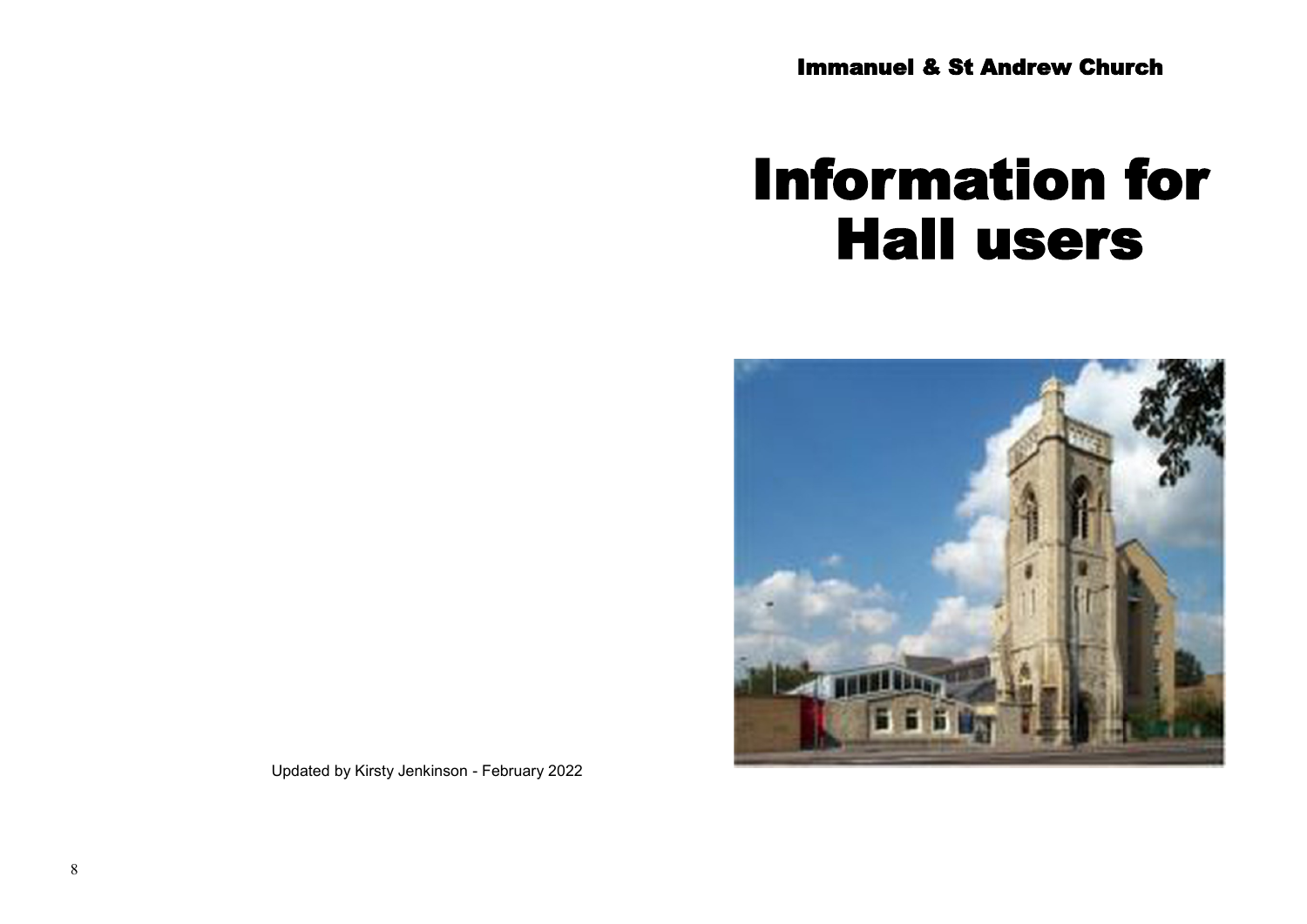## **BOOKING PROCEDURE**

- Contact the office to get prices, availability of dates, information sheets and the booking form.
- Once you have filled the form in you will be given our bank details. As soon as you have paid at least 25% of the hire fee then the date is reserved for you. The remaining balance, including security deposit, must be paid before the date of your event.
- You may view the hall or meeting rooms during office hours arrange this with the Parish Administrator on 020 8679 6888.
- You will need to pick up the key in the week before your event during office hours. After the event you should post the key in the tower letter box.

# **LOCATION**

Immanuel and St Andrew's Church and Hall are located on the northbound side of Streatham High Road, opposite Streatham Common and next to Sainsbury's.



# **FIRE PROCEDURES**

You should be made aware of the fire exits when you enter the hall. Please make sure that these are not blocked at any time. Do not use fire extinguishers to prop open doors etc and do not remove them from their brackets except in an emergency. Do not allow anyone to tamper with them. In the event of a fire leave the building by the nearest exit and call the Fire Brigade. The building is fitted with smoke alarms.

### **THINGS TO REMEMBER**

The building is used by a great number of local groups in the community. We do our best to make sure they are clean when you arrive and would appreciate it if you could show consideration to those who are using the rooms after you and to our neighbours.

- No food and drink can be taken out of the hall during your party and consumed outside.
- Guests must access the hall only through the red front door and not use the rear exit except in an emergency.
- Hall users must not use the rear car park at all or allow guests to congregate there. It is not our land and you will be trespassing.
- Sweep up and remove your rubbish from all the rooms you have used, including toilets.
- Wipe down surfaces and mop up spillages immediately to avoid damage to the wooden floor.
- Do not leave bags of rubbish anywhere. You must take them with you. Bags must not be left in the street, by the side of the bin or in the building.
- Check that no-one has left any personal property behind
- Please leave on time. Thank you.

**Alcohol** is permitted as long as it is used responsibly. You are responsible to ensure that no under 18s consume alcohol. Please be aware that the building does not have a licence for the sale of alcohol.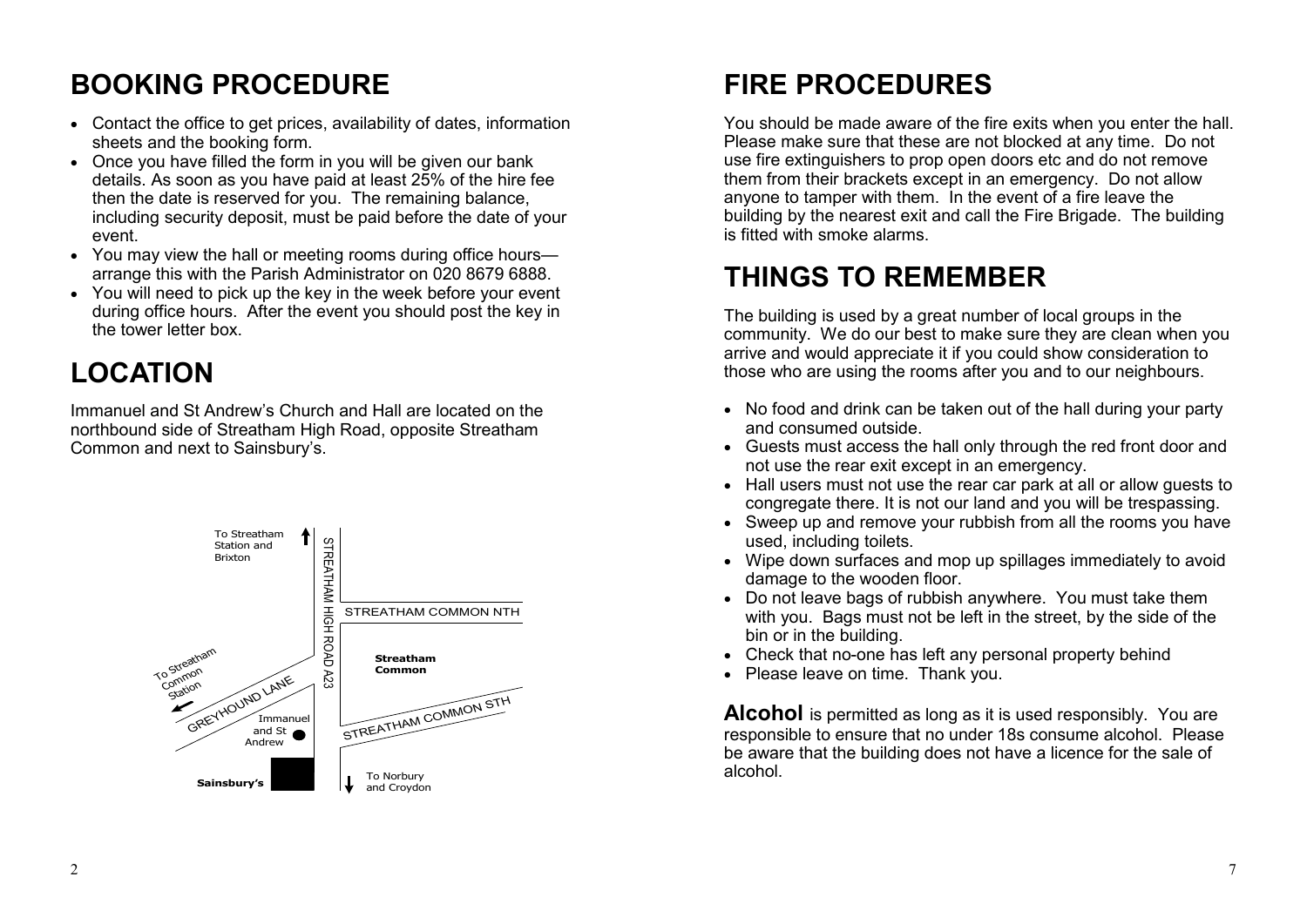# **HIRING POLICIES**

- **REGISTERED CHARITIES** will be offered a 20% discount on our usual rates.
- **REGULAR USERS**, ie those who use the hall 12 or more times a year, eg for classes or regular meetings, are offered a discount. They will be supplied with their own key on payment of a security deposit and separate information detailing their responsibilities.
- **OTHER CHRISTIAN COMMUNITIES** are welcome to use our facilities for one-off events. Any group wishing to hire rooms will be required to supply the PCC with a statement of belief before permission will be given to hire our rooms. The PCC regrets that it cannot provide Sunday facilities for any further groups.
- **OTHER FAITH COMMUNITIES**: Immanuel and St Andrew seeks to welcome members of other faith communities for events of a secular nature but reserves the right to enquire of the nature of these events and to refuse or cancel a booking should these activities conflict with Christian practice.

### **CONDITIONS OF HIRE**

We have produced a list of Conditions of Hire which are sent out separately, and to which you promise to adhere when you sign the application form to hire the hall. Failure to meet these conditions will result in the full or partial retention of the **security deposit**.

We do ask that you clear up properly before you leave, this should take place during your booked time. Please stack the tables and chairs back safely on their trolleys, sweep the floor and mop up any spills. The kitchen surfaces should be wiped. Do not exceed the maximum capacity of each room, as outlined in this booklet. We provide cleaning products, cleaning equipment and black bin bags. You must bring in all other items yourself.

# **PARKING**

- The Church has no car park but there is plenty of free, onstreet parking.
- There is a loading bay at the front of the Church. Please check signage for details.
- There is NO PARKING allowed at all in the car park at the rear of the building. This car park is private property and does not belong to the Church.

# **AVAILABILITY**

- The Main Church Hall is used most weekday evenings and during the day by regular groups and classes.
- For Saturday bookings, please note that the absolute latest that the hall can be hired is 10.30pm.
- None of the rooms are available for hire on Sundays.
- The Church itself is not normally hired out for events except for Christian worship, and only at the PCC's discretion.

### **INSURANCE**

The PCC (Parochial Church Council) of Immanuel and St Andrew holds its own public liability insurance. However, any group or individual who hires the premises for whatever purpose should check with their own insurers to ensure that their own public liability insurance cover extends to include the organising of such an event or activity.

# **CONTACT DETAILS**

Parish Administrator Immanuel and St Andrew Church 452 Streatham High Road LONDON SW16 3PY

**(020) 8679 6888 office@immanuelstreatham.org.uk**

Visit our website at **www.immanuelstreatham.org.uk**